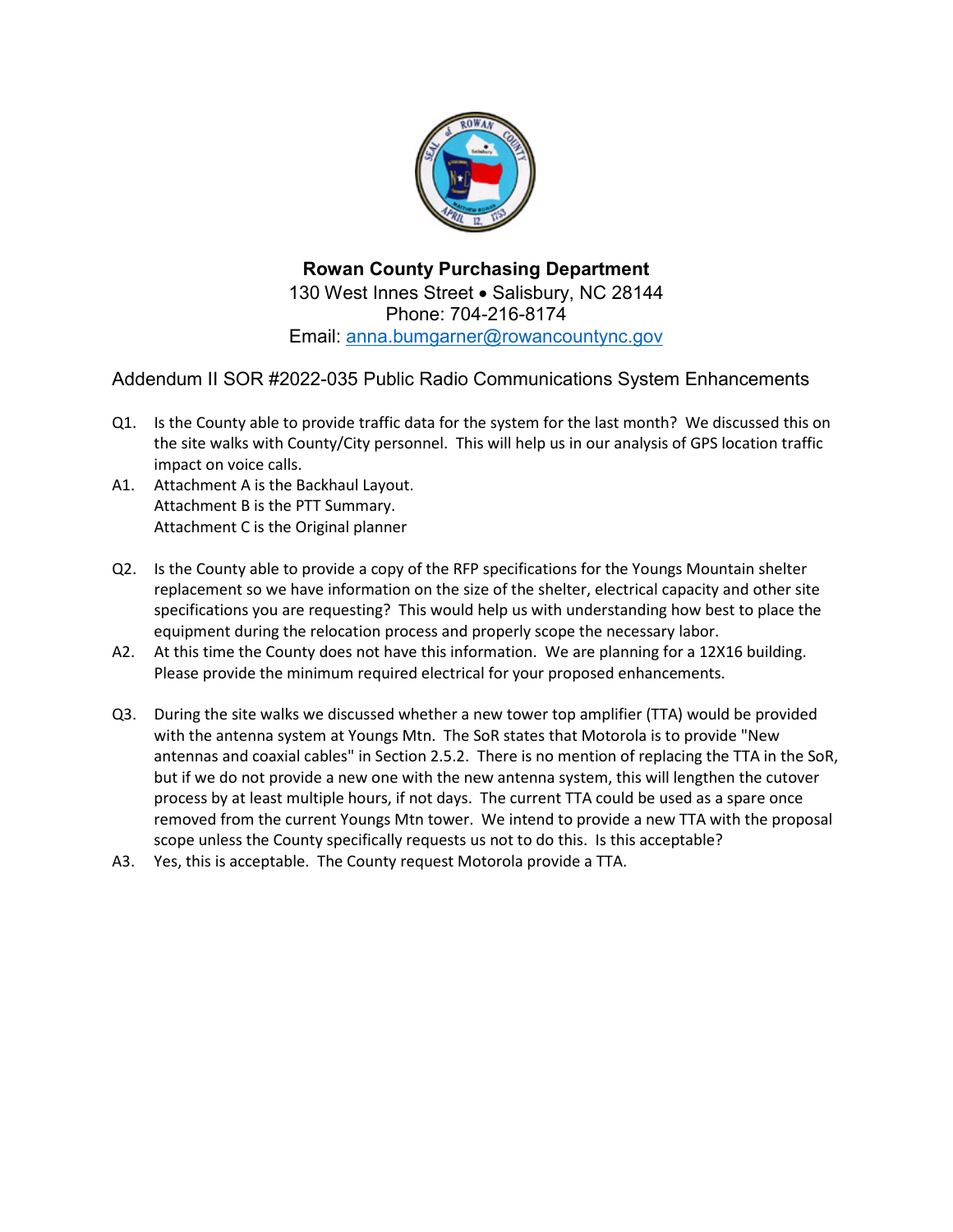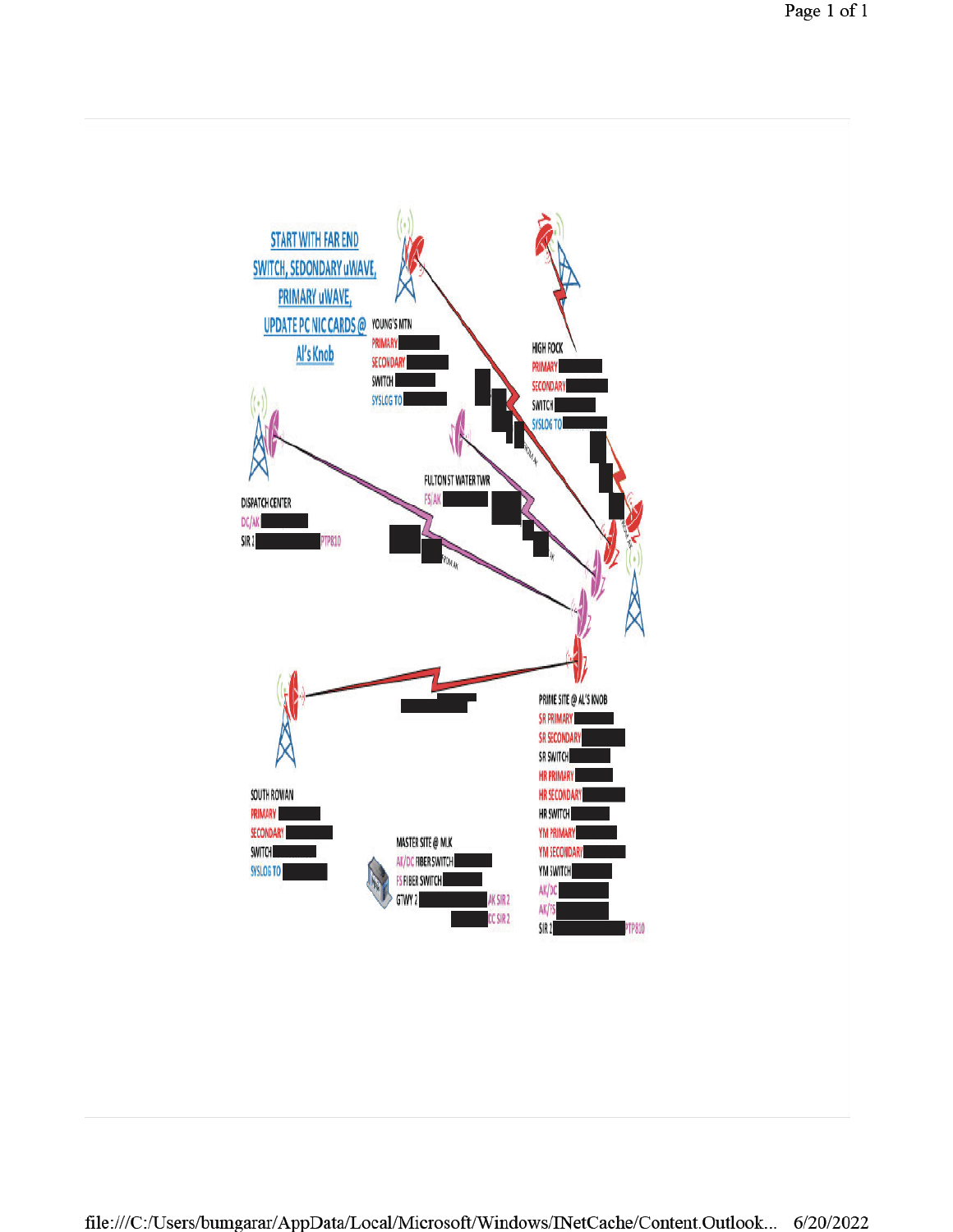$\boldsymbol{\mathsf{M}}$ 

MOTOROLA POINT-TO- POINT WIRELESS SOLUTIONS

## Project Rowan\_Salisbury PTP LINKPlanner Proposal Report

## 18 August 2011

Jeff Parker Organisation: Motorola Phone: 7043724755 Email: jeff.parker@motorola.com

MOTOROLA



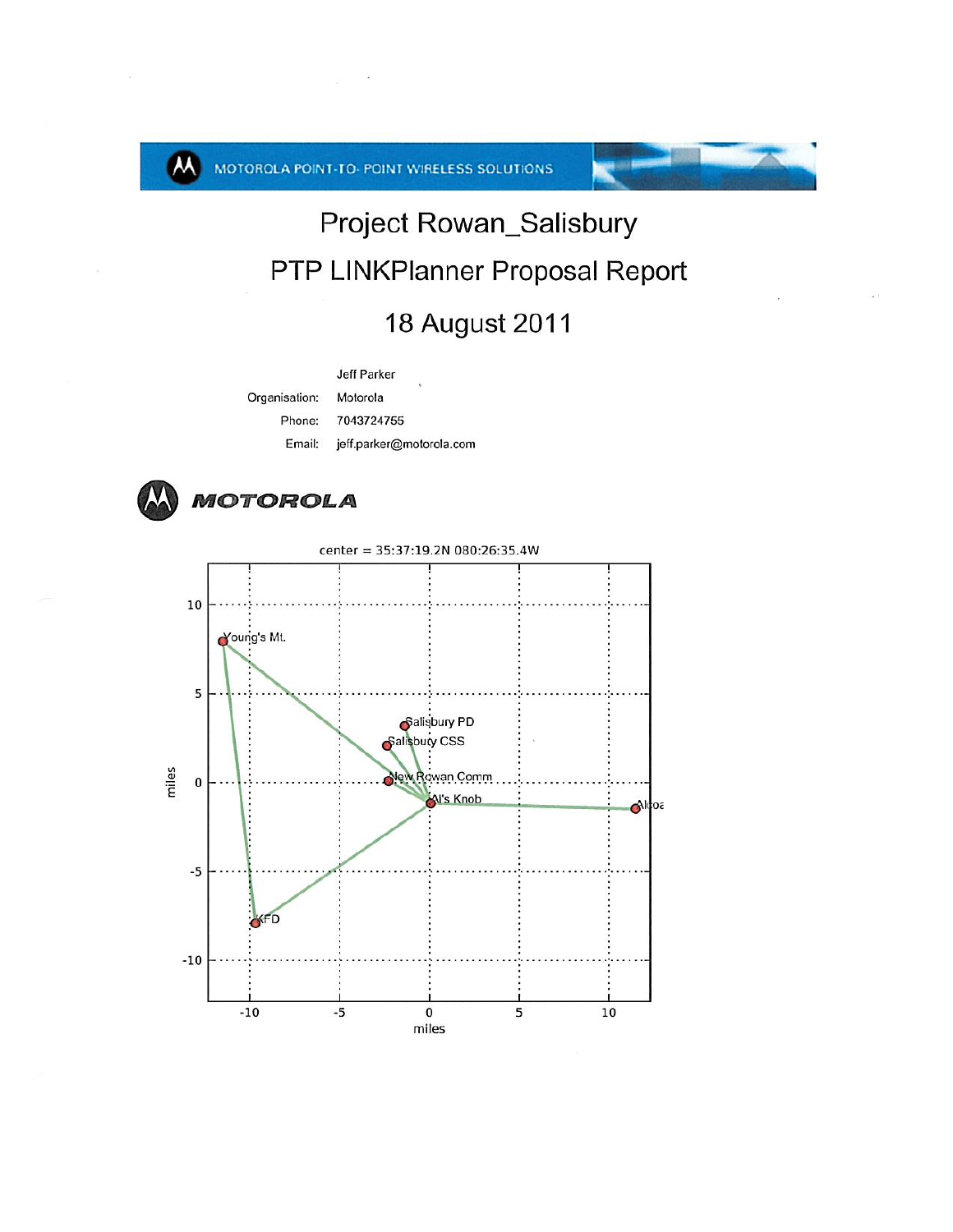**Zone Summary** 

| <b>Created:</b>        | <b>Jun 14, 2022</b>    | 2:37PM                  |
|------------------------|------------------------|-------------------------|
| Time range:            | May 1, 2022 12:00:00AM | May 31, 2022 12:00:00AM |
| Interval Length: Daily |                        |                         |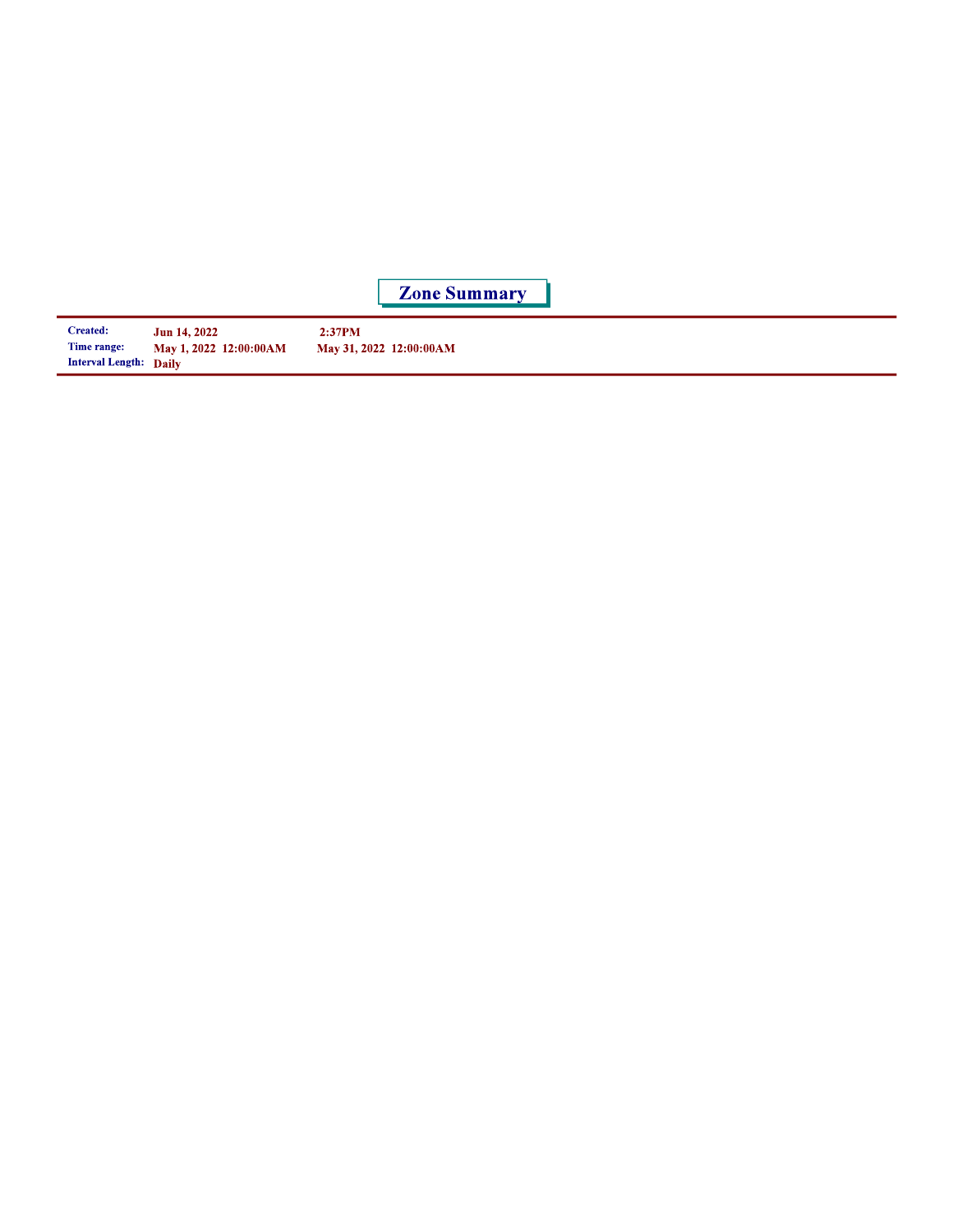| <b>Zone Alias:</b>       | Zone <b>ID</b> 1 |                                        |                                   |                 | Zone ID:     | 1                                                  |                                              |                                        |                            |
|--------------------------|------------------|----------------------------------------|-----------------------------------|-----------------|--------------|----------------------------------------------------|----------------------------------------------|----------------------------------------|----------------------------|
| <b>Time</b>              | <b>Calls</b>     | <b>Total Active</b><br><b>Duration</b> | <b>Total Busy</b><br><b>Calls</b> | <b>Duration</b> | <b>Talks</b> | <b>Total Push To SmartConnect</b><br>registrations | <b>Average Voice</b><br><b>Call Duration</b> | <b>Data Channel</b><br><b>Duration</b> | Percent<br><b>Complete</b> |
| May 1, 2022 12:00:00AM   | 4.941            | 47:11:01                               | $\theta$                          | 0:00:00         | 8.066        | $\theta$                                           | 0:00:10                                      | 36:09:44                               | 100%                       |
| May 2, 2022 12:00:00AM   | 6,750            | 58:11:27                               | $\overline{0}$                    | 0:00:00         | 11,292       | $\overline{0}$                                     | 0:00:10                                      | 41:55:48                               | 100%                       |
| May 3, 2022 12:00:00AM   | 6,956            | 61:45:25                               | $\boldsymbol{0}$                  | 0:00:00         | 12,137       | $\mathbf{0}$                                       | 0:00:10                                      | 44:35:46                               | 100%                       |
| May 4, 2022 12:00:00AM   | 6,524            | 61:29:31                               | $\mathbf{0}$                      | 0:00:00         | 11,253       | $\mathbf{0}$                                       | 0:00:10                                      | 45:37:51                               | 100%                       |
| May 5, 2022 12:00:00AM   | 6,299            | 66:37:01                               | $\mathbf{0}$                      | 0:00:00         | 10,903       | $\mathbf{0}$                                       | 0:00:10                                      | 51:01:43                               | 100%                       |
| May 6, 2022 12:00:00AM   | 6,694            | 71:50:52                               | $\boldsymbol{0}$                  | 0:00:00         | 12,804       | $\boldsymbol{0}$                                   | 0:00:10                                      | 53:42:43                               | 100%                       |
| May 7, 2022 12:00:00AM   | 4,417            | 65:56:03                               | $\overline{0}$                    | 0:00:00         | 8.570        | $\overline{0}$                                     | 0:00:10                                      | 54:22:47                               | 100%                       |
| May 8, 2022 12:00:00AM   | 5,242            | 67:18:41                               | $\mathbf{0}$                      | 0:00:00         | 10,262       | $\theta$                                           | 0:00:10                                      | 53:16:55                               | 100%                       |
| May 9, 2022 12:00:00AM   | 5,743            | 69:43:01                               | $\boldsymbol{0}$                  | 0:00:00         | 10,659       | $\boldsymbol{0}$                                   | 0:00:10                                      | 54:24:45                               | 100%                       |
| May 10, 2022 12:00:00AM  | 6,356            | 72:06:00                               | $\overline{0}$                    | 0:00:00         | 11,905       | $\overline{0}$                                     | 0:00:10                                      | 55:08:00                               | 100%                       |
| May 11, 2022 12:00:00AM  | 6,448            | 81:05:20                               | $\mathbf{0}$                      | 0:00:00         | 12,156       | $\theta$                                           | 0:00:10                                      | 62:53:11                               | 100%                       |
| May 12, 2022 12:00:00AM  | 6,171            | 75:31:50                               | $\mathbf{0}$                      | 0:00:00         | 12,088       | $\mathbf{0}$                                       | 0:00:10                                      | 58:38:19                               | 100%                       |
| May 13, 2022 12:00:00 AM | 5,984            | 67:32:20                               | $\boldsymbol{0}$                  | 0:00:00         | 10,516       | $\boldsymbol{0}$                                   | 0:00:10                                      | 52:27:28                               | 100%                       |
| May 14, 2022 12:00:00 AM | 5,078            | 59:29:37                               | $\overline{0}$                    | 0:00:00         | 8,984        | $\overline{0}$                                     | 0:00:10                                      | 47:15:34                               | 100%                       |
| May 15, 2022 12:00:00AM  | 5,125            | 53:01:43                               | $\mathbf{0}$                      | 0:00:00         | 8.247        | $\mathbf{0}$                                       | 0:00:09                                      | 41:40:30                               | 100%                       |
| May 16, 2022 12:00:00AM  | 7,691            | 62:22:15                               | $\boldsymbol{0}$                  | 0:00:00         | 12,834       | $\boldsymbol{0}$                                   | 0:00:10                                      | 43:07:34                               | 100%                       |
| May 17, 2022 12:00:00AM  | 7.198            | 69:05:14                               | $\overline{0}$                    | 0:00:00         | 12,997       | $\overline{0}$                                     | 0:00:10                                      | 49:43:54                               | 100%                       |
| May 18, 2022 12:00:00 AM | 6,467            | 65:59:09                               | $\mathbf{0}$                      | 0:00:00         | 11.462       | $\mathbf{0}$                                       | 0:00:10                                      | 49:11:57                               | 100%                       |
| May 19, 2022 12:00:00AM  | 6,444            | 74:04:37                               | $\boldsymbol{0}$                  | 0:00:00         | 12,261       | $\overline{0}$                                     | 0:00:10                                      | 55:59:09                               | 100%                       |
| May 20, 2022 12:00:00AM  | 7,157            | 67:14:45                               | $\overline{0}$                    | 0:00:00         | 13,607       | $\overline{0}$                                     | 0:00:10                                      | 48:12:49                               | 100%                       |
| May 21, 2022 12:00:00 AM | 7.983            | 75:44:42                               | $\mathbf{0}$                      | 0:00:00         | 16,267       | $\mathbf{0}$                                       | 0:00:11                                      | 52:11:19                               | 100%                       |
| May 22, 2022 12:00:00 AM | 5,149            | 62:27:44                               | $\mathbf{0}$                      | 0:00:00         | 9,425        | $\mathbf{0}$                                       | 0:00:10                                      | 49:37:36                               | 100%                       |
| May 23, 2022 12:00:00AM  | 6,499            | 63:45:12                               | $\overline{0}$                    | 0:00:00         | 11,201       | $\Omega$                                           | 0:00:10                                      | 47:19:15                               | 100%                       |
| May 24, 2022 12:00:00 AM | 5,527            | 69:29:16                               | $\mathbf{0}$                      | 0:00:00         | 9,944        | $\mathbf{0}$                                       | 0:00:10                                      | 54:31:03                               | 100%                       |

Page 2 of 3